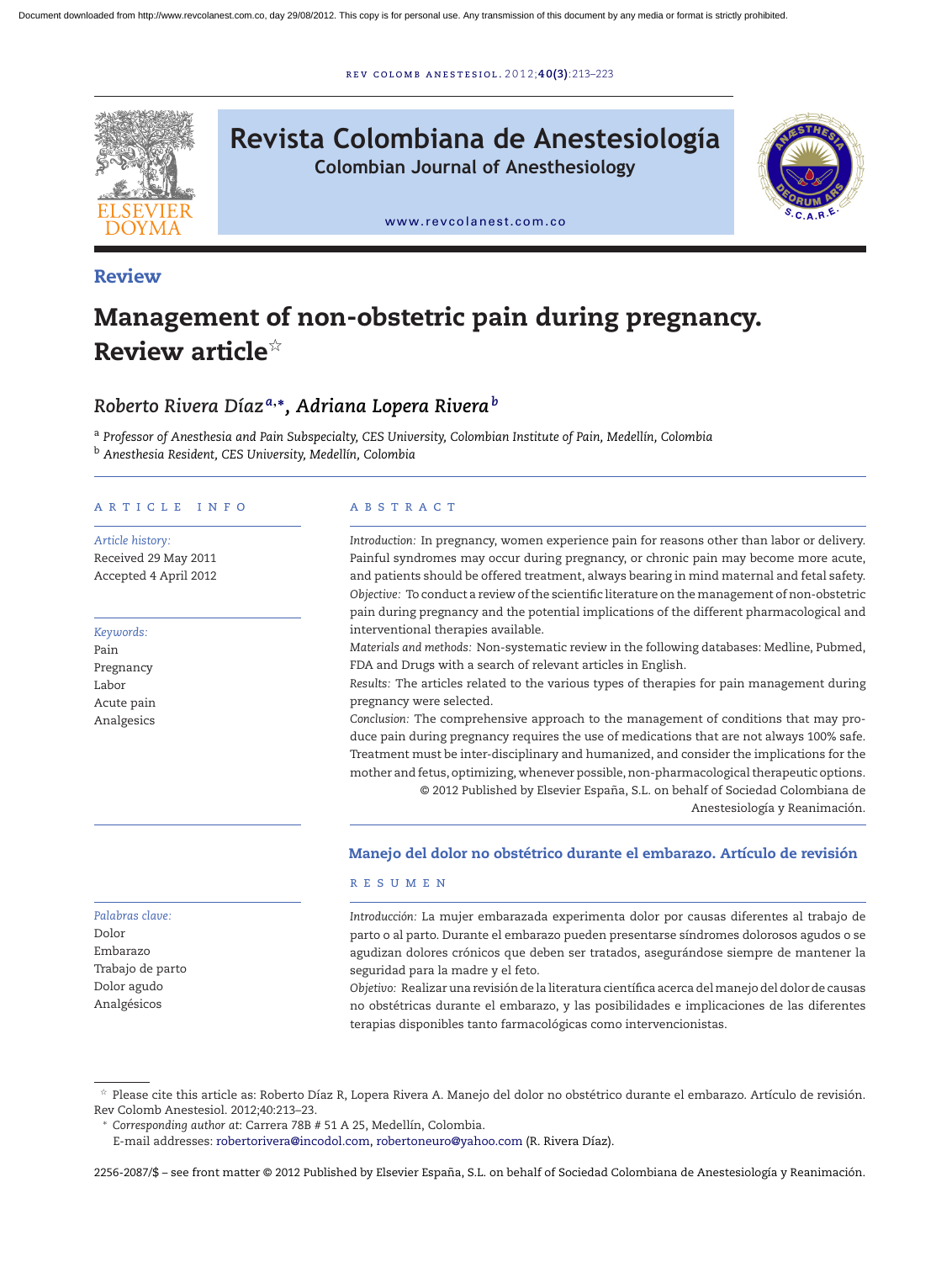*Materiales y métodos:* Revisión no sistemática. Se consultaron las siguientes bases de datos: Medline, Pubmed, FDA y Drugs, en búsqueda de artículos en inglés relevantes.

*Resultados:* Se seleccionaron los artículos correspondientes a los diferentes tipos de terapia disponibles en el manejo del dolor durante el embarazo.

*Conclusión:* El manejo integral de las patologías que pudieran generar dolor durante el embarazo requiere del uso de medicamentos que no siempre son 100% seguros. Su tratamiento debe ser interdisciplinario y humanizado, teniendo en cuenta las implicaciones para la madre y el feto, y mientras sea posible, optimizando alternativas terapéuticas no farmacológicas.

© 2012 Publicado por Elsevier España, S.L. en nombre de Sociedad Colombiana de Anestesiología y Reanimación.

#### **Introduction**

Pregnancy involves physiological and body changes that favor the onset of painful diseases or may intensify pre-existing painful conditions. Even though non-obstetrical pain in pregnancy is common, in our search of pain management of pregnant women, we found abundant literature focusing on analgesia for labor, while pain management during the rest of gestation has been neglected.

Most cases of acute pain in pregnancy are treated, first of all, by ruling out an obstetric cause. The use of common analgesics, a few days of rest, and patient education about pain and the effect on the fetus, are usually enough in terms of treatment.

Consequently, the problem arises when pain does not improve, becomes chronic and, worse still, when the patient with a history of chronic pain becomes pregnant, because the therapeutic armamentarium is immediately reduced, either because of the availability of safe drugs or because of lack of knowledge of the problem.

The most important implication is the potential risk of toxicity or teratogenicity of the pharmacological agents or the interventions used for pain relief.

The following are some considerations to bear in mind in pregnant women who complain of pain.

#### **Migraine**

Migraine of onset during pregnancy is rare and occurs only in 3% of patients, typically during the first trimester.<sup>[1](#page-7-0)</sup>

However, it is common to find pregnant women with a past history of migraine. In general, migraine improves during pregnancy, in particular during the first trimester. Studies report an improvement range of 43–86%, depending on the type of migraine; for example, there is a higher rate of improvement in cases of menstruation-associated migraine.[2](#page-7-0)

Initial management must focus on non-pharmacological therapies such as relaxation exercises, acupuncture, biofeedback and behavioral cognitive therapy. When those therapies fail, the first line drug treatment is paracetamol.

Triptanes must be avoided in the third trimester because of the slight increase in the risk of uterine atony and peripartum hemorrhage. The literature has not demonstrated or ruled out a relationship of teratogenicity.

Low-dose ergot derivatives have a high teratogenic risk, and high doses may provoke uterine contractions and miscarriage.

Caffeine may produce intra-uterine growth retardation (IUGR), fetal death and premature delivery.

Beta-blockers have not been shown to be teratogenic. Low fetal weight has been reported as a result of a moderate reduction of placental blood flow from low maternal cardiac output. When used during the peripartum period, it is important to pay attention to the newborn because of the risk of inducing bradycardia, hypotension, hypoglycemia, hypothermia, respiratory distress and apnea. Of this group of drugs, propranolol, metoprolol, nadolol and timolol are considered category C, while atenolol is considered category  $D<sup>3</sup>$ 

Angiotensin converting enzyme inhibitors are considered toxic for the fetus and should not be used during pregnancy. They may cause limb contractures, craniofacial malformations, pulmonary hypoplasia, renal defects, oligohydramnios, IUGR, patent ductus arteriosus, anuria, neonatal hypotension and death[.4](#page-7-0)

#### **Muscle-skeletal pain**

Back pain may occur in two-thirds of all pregnancies, and pelvic pain in one-fifth.<sup>5</sup> The physiological changes that take place during this period, including fluid retention, joint laxity and displacement of the center of gravity, explain the high prevalence of these conditions during pregnancy.[6](#page-7-0) The two types of pain worsen sleep disorders, and affect work and the woman's daily life.<sup>5,7</sup>

The most frequent causes of muscle-skeletal pain include upper lumbar pain (10%), lower lumbar pain (41%) and sacroili-itis (48%).<sup>[7](#page-7-0)</sup> Pubic symphysis pain is less frequent, although it is more disabling.<sup>8,9</sup>

In pregnancy-related posterior pelvic pain (PRPP), laxity of the sacroiliac joints has been proposed as a cause. Some propose the asymmetric laxity of the joint. Relaxin, previously implicated as a cause of this form of pain, has been ruled out in recent research.[6,10,11](#page-7-0)

Fortunately, the frequency of disc disease is not higher in pregnancy, but nerve root compression and the presence of a cauda equina (1:10,000) may require neurosurgical or interventional procedures such as percutaneous discectomies or epidural injections, $12$  with the consequences that they may bring both for the mother as well as the fetus.

In 2008, there was a Cochrane review of the randomized controlled studies available for assessing response to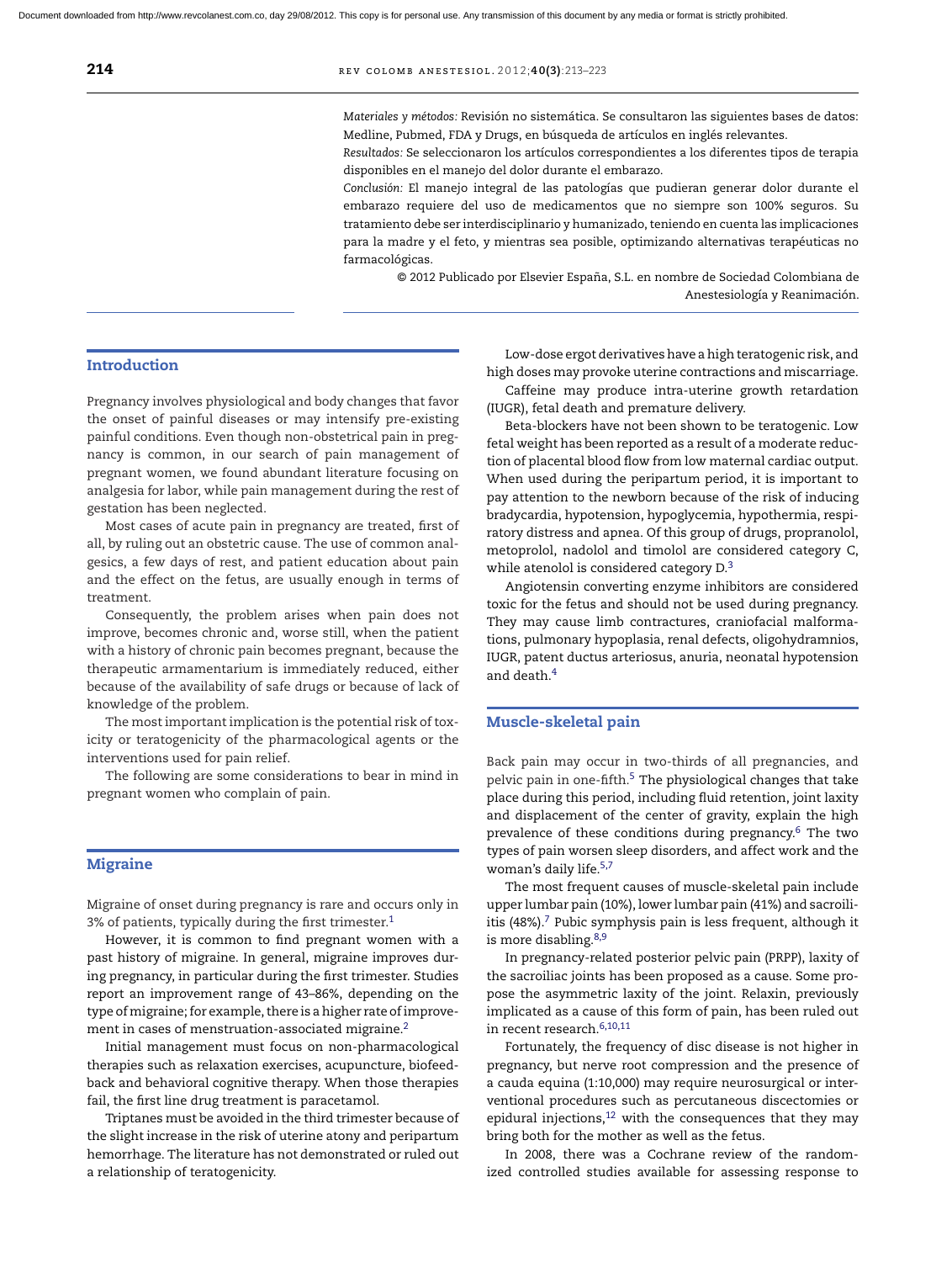interventions for the prevention and treatment of pelvic and back pain during pregnancy. The interventions described included exercises in the water, pelvic belts, the Ozzlo cushion, physical therapy, acupuncture, TENS and acetaminophen. The conclusion was that no treatment is 100% effective, and that the combination of standard prenatal care together with exercise led to a slight reduction in the pain reported by the patients[.5,13–15](#page-7-0) Moreover, it was determined that pain worsened as gestation advanced.

#### **Neuropathic pain**

The most common conditions that produce neuropathic pain in pregnant women include carpal tunnel syndrome, meralgia paresthetica, low intercostal nerve compression, and pain in the scar of a previous cesarean section.

In general, carpal tunnel syndrome in pregnancy has been attributed to physiological changes, among which fluid retention favors nerve trapping, especially during the second trimester. The treatment includes using splints during the night, physical therapy, local anesthetic infiltration and slow-release steroids and, in extreme cases, surgical decompression.<sup>15-17</sup> Fortunately, symptoms usually go away after delivery in most cases.

Pregnancy, together with obesity, diabetes and certain postures favors meralgia paresthetica. Local infiltration of steroids and anesthetics, physical therapy, surgical decompression, and expectant management have all been described.[11,12](#page-7-0)

Distended abdominal tissues could also be a source of pain because of traction on subcostal nerves and previous C-section scars[.14,15](#page-7-0)

The results of the Collaborative Perinatal Project suggest that fetal risk is minimal when low-dose single injections of local anesthetics and slow-release steroids are used during the second or the third trimester.<sup>[18](#page-7-0)</sup>

#### **Women with pre-existing chronic pain**

In the United States, at least 50% of women become pregnant unexpectedly and, in Colombia, figures are not very different. This creates a risk for the fetus, given that exposure to teratogenic factors may occur during the first few weeks and, by the time pregnancy is recognized, it is already too late. This represents an even bigger risk for women suffering from chronic pain.

The current use of some of the medications given to pregnant women with chronic pain is based on what is known from studies conducted in patients with depressive disorder or epilepsy. In these disorders, the risk of not using or discontinuing the medication is greater than that of using it. Unlike these conditions, neuropathic pain does not imply a major direct risk for the life of the patient, and the approach to treatment must be as safe as possible for the mother and the fetus. Moreover, the mother must play an active role in decision-making regarding her management and should be fully informed of the uncertainty that exists regarding many of the treatments available at the present time.

#### **Teratogenicity and toxicity**

When pregnancy is suspected, the first thing to do is to minimize the use of drugs and optimize non-pharmacological therapies, as long as it is possible. When the mother needs medication, the physician must be aware of the potential harmful effects for the mother, the fetus and the course of pregnancy.

Protein binding, liposolubility, molecular weight and the rate at which drugs are metabolized are all determinants of the degree to which they are present in placental and fetal circulation. Except for large molecules like insulin and heparin, for example, almost all medications cross to the placental circulation to a certain extent. The time of highest teratogenic risk is during organogenesis, between weeks 4 and 10. Before that time, there is an "all or none effect", that is to say that the embryo dies (many times unnoticed), or pregnancy continues with no harm to the fetus. After week 10, drug effects may affect fetal organs, reduce the amount of amniotic fluid, generate IUGR, delay delivery, or trigger syndromes or create fetal pulmonary hypertension.

The US Food and Drug Administration (FDA) recommends a classification based on the studies available to determine drug risk versus benefit in pregnancy. Each medication is classified under one of five categories, according to the results of animal or human studies:

*Category A: Adequate studies in pregnant women have not shown risk for the fetus in the first trimester of pregnancy and there is no evidence of risk later in pregnancy. Category B: Animal studies have not shown adverse effects on the fetus, but there are no adequate clinical trials in pregnant women. Category C: Animal studies have shown an adverse effect on the fetus, but there are no adequate clinical studies in pregnant women. The drug may be useful in pregnant women despite potential risks. Category D: There is evidence of risk for the human fetus, but potential benefits of use in pregnant women may be acceptable despite potential risks. Category X: Animal or human studies show fetal abnormalities, or the reports of adverse reactions indicate evidence of fetal risk. The risks involved are clearly greater than potential benefits*. [19](#page-7-0)

Each medication is classified individually and there may even be drugs of different categories in the same group ([Table](#page-3-0) 1). However, due to the difficulty and the ethical implications of conducting trials in pregnancy, the FDA created a registry for the exposure to medication during pregnancy, and has proposed a new additional classification that considers four components: risk to the fetus, clinical considerations (risk of inadvertent exposure), decision to prescribe (indication and time during pregnancy), and data section (detailed discussion of the existing literature). To this effect, it is collecting information from women, companies or doctors about the effects perceived by the pregnant women when they were taking a medication. Existing registries include autoimmune diseases, asthma, cancer, epilepsy, HIV/AIDS, and transplants.<sup>[19](#page-7-0)</sup>

Australia has a different classification system [\(Table](#page-3-0) 2) $^{20}$  $^{20}$  $^{20}$ that takes into consideration the known harmful events for the developing fetus, including birth defects, effects that may or may not be reversible, and problems later in life. Overdose and occupational exposure to medications are not taken into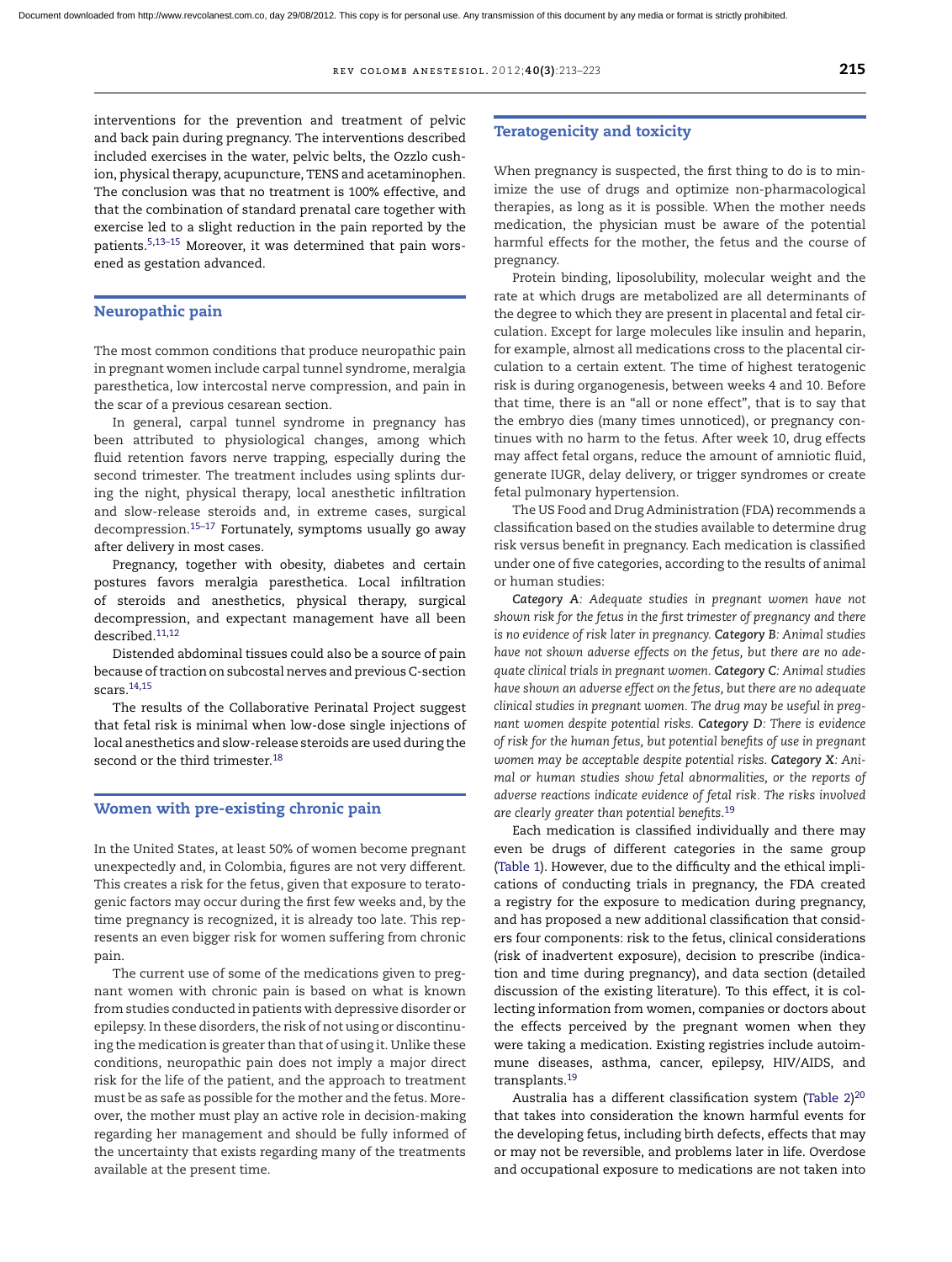#### <span id="page-3-0"></span>**216 REV COLOMB ANESTESIOL. 2012;40(3):213–223**

| Table 1 - Drug categorization according to fetal risk. |          |            |
|--------------------------------------------------------|----------|------------|
| Medication                                             | Category | Reference  |
| Amitriptyline                                          | C        | 68         |
| 5% Lidocaine patches                                   | B        | 69         |
| Lidocaine infiltrations                                | B        | 69         |
| Bupivacaine                                            | C        | 70<br>71   |
| Cyclobenzaprine                                        | B        | 72         |
| Buprenorphine<br>Bupropion                             | C<br>C   | 73         |
| Caffeine                                               | C        | 74         |
| Topical capsaicin                                      | B        | 75         |
| Carbamazepine                                          | D        | 76         |
| Clonazepam                                             | D        | 77         |
| Codeine                                                | C        | 78         |
| Hydrocodone                                            | C        | 79         |
| Dexamethasone                                          | B        | 80         |
| Diazepam                                               | D        | 81         |
| Diclofenac                                             | C        | 82<br>83   |
| Ergot derivatives                                      | X        | 84         |
| Duloxetine<br>Fentanyl                                 | C<br>C   | 85         |
| Fluoxetine                                             | C        | 86         |
| Phenytoin                                              | D        | 87         |
| Gabapentin                                             | C        | 88         |
| Pregabalin                                             | C        | 89         |
| Olanzapine                                             | C        | 90         |
| Hydromorphone                                          | C        | 91         |
| Sumatriptan                                            | C        | 92         |
| Ibuprofen                                              | C        | 93         |
| Imipramine                                             | D        | 94         |
| Meperidine                                             | C        | 95         |
| Naloxone                                               | C        | 96<br>97   |
| Ketoprofen                                             | C<br>C   | 98         |
| Lamotrigine<br>Celecoxib                               | C        | 99         |
| Methadone                                              | C        | 100        |
| Butorphanol                                            | C        | 101        |
| Morphine                                               | C        | 102        |
| Mefenamic Acid                                         | C        | 103        |
| Meloxicam                                              | $C-Da$   | 104        |
| Phenobarbital                                          | D        | 28         |
| Naproxen                                               | C        | 105        |
| Acetyl salicylic acid                                  | D        | 106        |
| Oxcarbazepine                                          | C        | 107        |
| Oxycodone                                              | B        | 108<br>109 |
| Paracetamol                                            | B        | 110        |
| Piroxicam                                              | C<br>D   | 111        |
| Topiramate<br>Flurazepam                               | Х        | 112        |
| Remifentanil                                           | C        | 113        |
| Sertraline                                             | C        | 114        |
| Sodium divalproate                                     | D        | 115        |
| Quazepam                                               | Χ        | 116        |
| Tramadol                                               | C        | 117        |
| Triamcinolone                                          | C        | 118        |
| Hydrocortisone                                         | C        | 119        |
| Botulinum toxin A                                      | C        | 120        |
| Valproic acid                                          | D        | 121        |
| Venlafaxine                                            | C        | 122<br>123 |
| Desvenlafaxine                                         | C        | 124        |
| Propranolol                                            | C<br>C   | 125        |
| Metoprolol<br>Atenolol                                 | D        | 126        |
|                                                        |          |            |

*Source*: Authors based on cited references.

a Meloxicam before week 30 is category C, and category D after week 30.

| pregnancy. <sup>a</sup> | Table 2 - Australian risk categories for drugs during                                                                                                                                                                                                                                                                                                                                                              |
|-------------------------|--------------------------------------------------------------------------------------------------------------------------------------------------------------------------------------------------------------------------------------------------------------------------------------------------------------------------------------------------------------------------------------------------------------------|
| Categories              | Definition                                                                                                                                                                                                                                                                                                                                                                                                         |
| A                       | Medications taken by a large number of pregnant<br>women and women of child bearing age, with no<br>observation of a proven increased frequency of<br>malformations or of other direct or indirect harmful<br>effects on the human fetus.                                                                                                                                                                          |
| <b>B1</b>               | Medications that have been used only by a limited<br>number of pregnant women and women in child<br>bearing age, with no observation of an increase in<br>the frequency of malformations or other direct or<br>indirect harmful effects on the human fetus. Animal<br>studies have not shown evidence of an increased<br>incidence of fetal damage.                                                                |
| B <sub>2</sub>          | Medications that have been used only by a limited<br>number of pregnant women and women in child<br>bearing age, with no observation of an increase in<br>the frequency of malformations or other direct or<br>indirect harmful effects on the human fetus. Animal<br>studies are inadequate or may be missing, but<br>existing data do not show evidence of an increased<br>incidence of fetal damage.            |
| B <sub>3</sub>          | Medications that have been used only by a limited<br>number of pregnant women and women in child<br>bearing age, with no observation of an increase in<br>the frequency of malformations or other direct or<br>indirect harmful effects on the human fetus. Animal<br>studies have shown evidence of an increased<br>incidence of fetal damage, and their significance is<br>considered uncertain in human beings. |
| C                       | Medications that, due to their pharmacological<br>effects, have caused or are suspected to cause,<br>harmful effects on the human fetus or the neonate,<br>without causing malformations. Those effects may<br>be reversible.                                                                                                                                                                                      |
| D                       | Medications that have caused or are suspected of<br>having caused or expected to cause a higher<br>incidence of human fetal malformations or<br>irreversible damage. These medications may also<br>have adverse pharmacological effects.                                                                                                                                                                           |
| Χ                       | Drugs with a high risk of producing permanent fetal<br>damage and that should not be used during<br>pregnancy or when the possibility of pregnancy<br>exists.                                                                                                                                                                                                                                                      |
|                         | Source: Taken with permission from the Australian categori-<br>sation system for prescribing medicines in pregnancy, 2011,                                                                                                                                                                                                                                                                                         |

Therapeutic Goods Administration, used by permission of the Australian Government<[http://www.tga.gov.au/hp/medicines](http://www.tga.gov.au/hp/medicines- pregnancy-categorisation.htm)pregnancy-categorisation.htm>.

<sup>a</sup> All long-term use or high dose opioids given close to the end of pregnancy are considered category D by the FDA.

consideration, and the classifications as A, B1, B2, B3, C, D, and X are not hierarchical [\(Table](#page-4-0) 3).

It is worth noting that this is done for information purposes, and that data shown may vary based on the results of present or future research, and that medications may change category according to the reports. Consequently, the recommendation is to check the FDA or the Australian websites periodically for updates on adverse events, in order to reduce  $r$ isks. $20,21$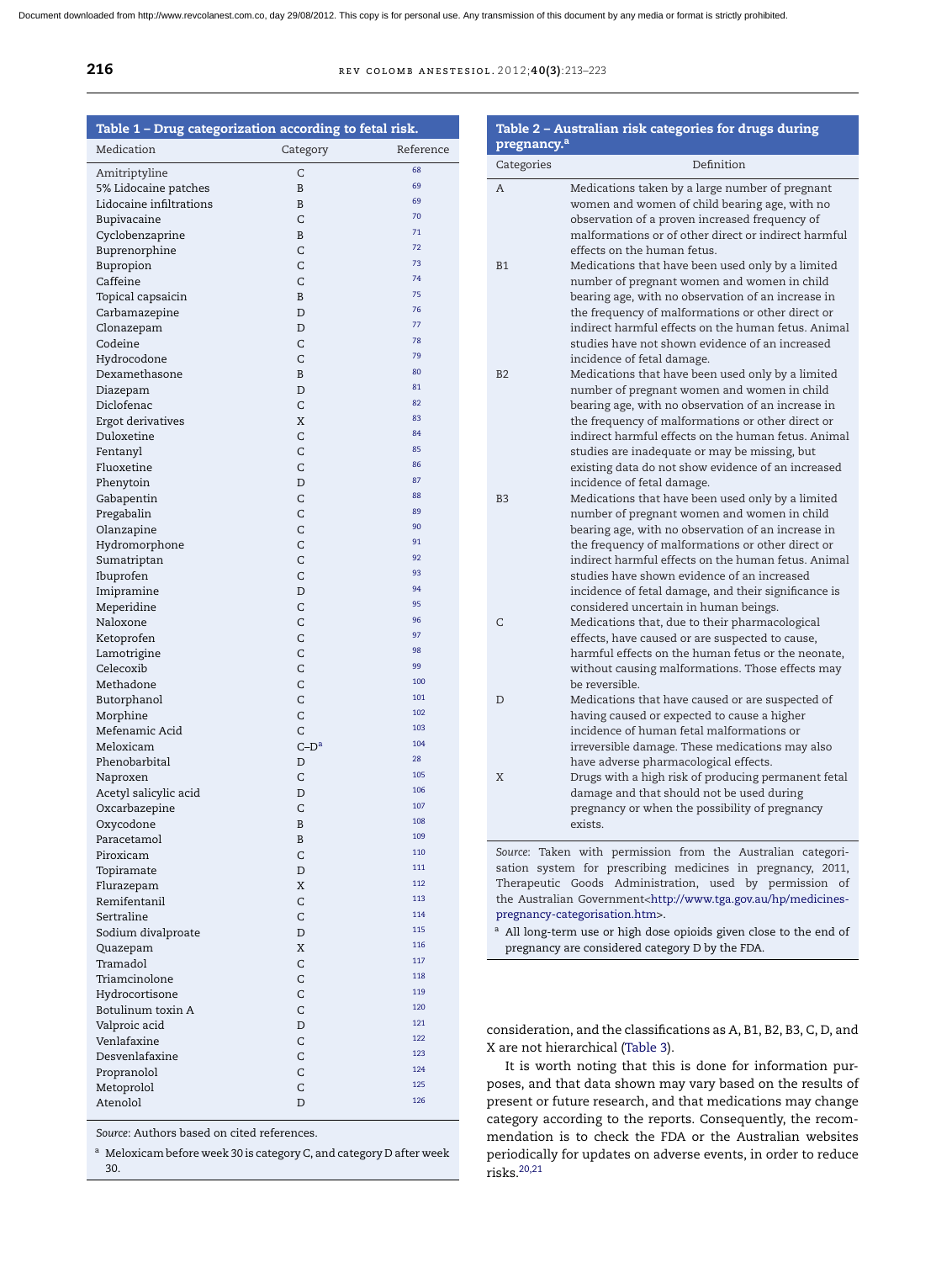#### r ev colomb ane s t e s iol . 2 0 1 2;**40(3)**:213–223 **217**

#### <span id="page-4-0"></span>**Table 3 – Australian categorization of medications according to teratogenic risk.**

| Medication                      | Category          |
|---------------------------------|-------------------|
| Alfentanil                      | C                 |
| Amitriptyline                   | C                 |
| Apomorphine                     | C                 |
| Aspirin                         | C                 |
| Bupivacaine                     | A                 |
| Bupivacaine + epinephrine       | A                 |
| Buprenorphine                   | C                 |
| Bupropion                       | B <sub>2</sub>    |
| Caffeine                        | A                 |
| Topical capsaicin               | No data available |
| Carbamazepine                   | D                 |
| Clonazepam                      | C                 |
| Codeine                         | Α                 |
| Dexamethasone                   | A<br>C            |
| Diazepam                        |                   |
| Diclofenac<br>Dihydroergotamine | C<br>C            |
| Duloxetine                      | B <sub>3</sub>    |
| Etoricoxib                      | C                 |
| Fentanyl                        | C                 |
| Fluoxetine                      | C                 |
| Phenytoin                       | D                 |
| Gabapentin                      | <b>B1</b>         |
| Hydrocortisone                  | Α                 |
| Hydromorphone                   | C                 |
| Hyoscine butyl bromide          | B <sub>2</sub>    |
| Ibuprofen                       | C                 |
| Imipramine                      | C                 |
| <b>ACE</b> inhibitors           | C                 |
| Ketamine                        | A                 |
| Ketoprofen                      | C                 |
| Labetalol                       | C                 |
| Lorazepam                       | C                 |
| Levetiracetam                   | B <sub>3</sub>    |
| Levobupivacaine                 | B <sub>3</sub>    |
| Lidocaine                       | Α                 |
| Mefenamic acid                  | C                 |
| Meloxicam                       | C                 |
| Morphine                        | C                 |
| Naloxone                        | <b>B1</b><br>C    |
| Naproxen<br>Nitrous oxide       | A                 |
| Oxcarbazepine                   | D                 |
| Oxycodone                       | C                 |
| Paracetamol                     | Α                 |
| Paracetamol + codeine           | Α                 |
| Parecoxib                       | C                 |
| Piroxicam                       | C                 |
| Pregabalin                      | B <sub>3</sub>    |
| Propofol                        | C                 |
| Remifentanil                    | C                 |
| Sertraline                      | C                 |
| Sumatriptan                     | C                 |
| Sulindac                        | C                 |
| Tramadol                        | C                 |
| Triamcinolone                   | Α                 |
| Botulinum toxin                 | B <sub>3</sub>    |
| Valproate                       | D                 |
| Venlafaxine                     | B2                |
| Source: Authors.                |                   |
|                                 |                   |

The following are a few recommendations on the use of medications.

#### **Non-steroidal anti-Inflammatory agents**

The use of NSAIDS must be avoided in the first trimester because of the risk of miscarriage, and during the second and the third trimester because of the risk of oligohydramnios or premature closure of the ductus with an effect on fetal circulation.<sup>18,22</sup>Dipyrone, taken out from the US market, is still available in some European and Latin-American countries. It has been studied in Brazil with no association found with major fetal malformations, IUGR, intra-uterine death, or pre-term delivery[.23–25](#page-7-0) In contrast, in other studies it has been associated with Wilms tumors in children exposed in utero, and there are several case reports suggesting its association with oligohydramnios and closure of the ductus arteriosus when used in the third trimester.<sup>23-26</sup>

Low-dose (60–80mg/day) acetyl salicylic acid does not create an important risk for the mother or the fetus, but higher doses have been associated with a greater risk of intra-cranial hemorrhage in neonates born before week 35[.27](#page-7-0)

#### **Anti-epileptic agents**

Anti-epileptic agents during pregnancy must be used at the lowest effective dose. There are known effects related to major (cardiac, urogenital, central nervous system, cleft lip and palate) and minor fetal malformations, IUGR, microcephaly, and cognitive deficits. They may produce harmful effects up until day 70 after conception.<sup>28,29</sup>

What is clear about these drugs is that the lowest effective dose should be used, and that mono-therapy is better than poly-therapy.

Valproic acid is contraindicated both as mono-therapy and as part of poly-therapy. The dose at which it is used is directly associated with the risk of fetal malformations. A dose greater than 1.1 g/day has a 30% risk of malformations while the risk with a dose under 1.1 g/day is less than 3.2%. $^{30,31}$ 

Carbamazepine must be used as mono-therapy, and has not been associated with cognitive disorders. In studies with this medication, it was concluded that carbamazepine had the lowest risk, as mono-therapy, of producing major congenital malformations.[32](#page-7-0)

Anticonvulsants such as topiramate have also been associated with the possibility of producing major malformations such as cleft lip and palate. Gabapentin has been associated with minor malformations and it is contraindicated with breastfeeding because 100% crosses into the milk. These two drugs have shown increased toxicity when they are part of poly-therapy. The most recent publications suggest that, more important than poly-therapy itself is to analyze what the drug combination is.<sup>[13,33](#page-7-0)</sup>

Pregabalin is frequently used in chronic neuropathic pain, but there are no human studies that can help determine its safety in pregnancy. In rats, it has been associated with low weight fetuses and bone problems.<sup>32</sup>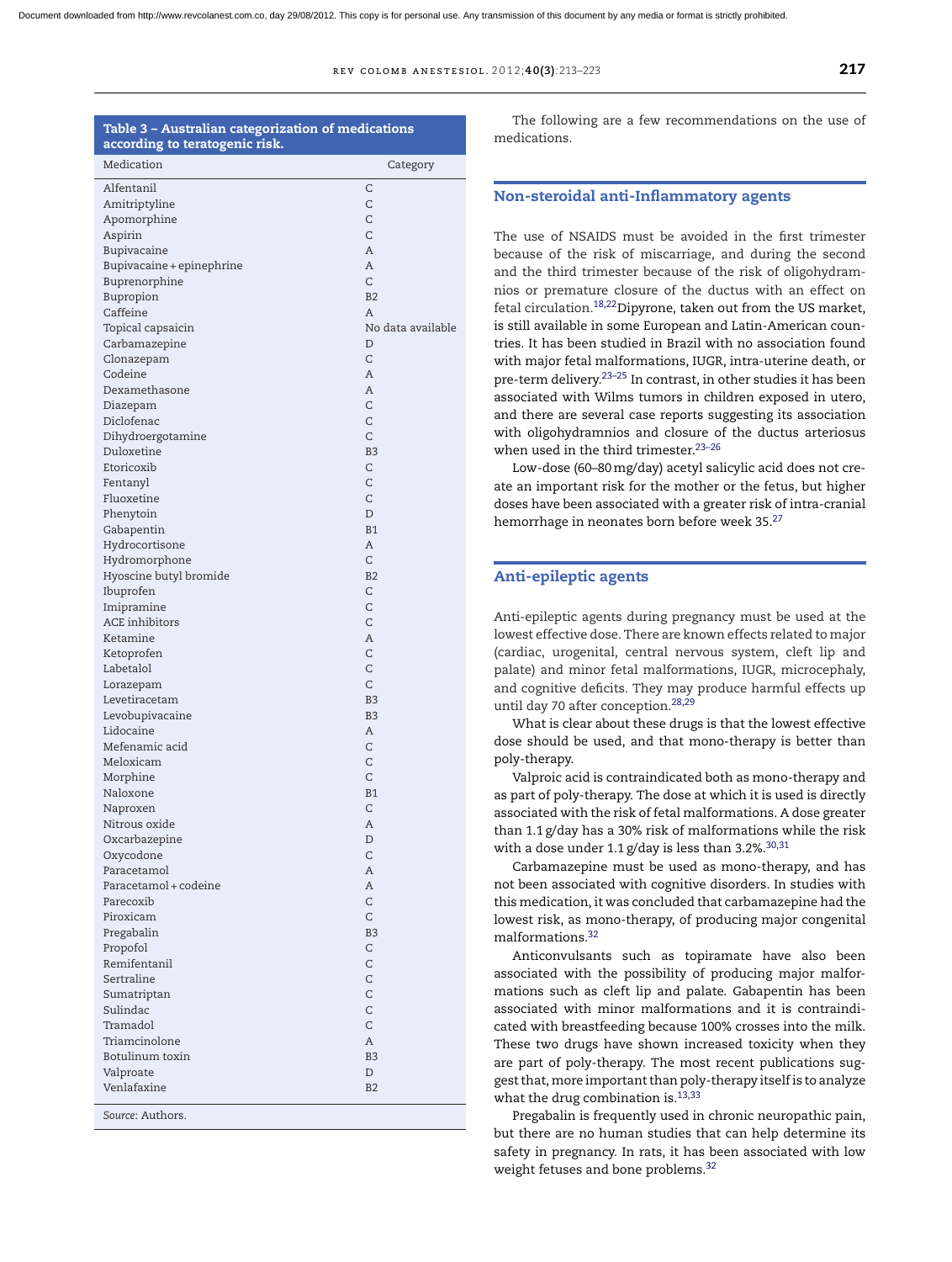#### **Anti-depressants**

Anti-depressants are used frequently in the treatment of chronic pain, either as adjuvants in analgesic management, or as primary treatment of the concomitant depression. In pregnant women, depression is found in up to 12% of the population[.34](#page-7-0)

As far as tricyclic antidepressants (TCAs) are concerned, adverse side effects and the possibility of lethal overdosing are well known. In pregnancy, no direct association has been reported with fetal malformations, although there are reports of fetal withdrawal syndrome due to TCA suppression[.35](#page-7-0)

Cyclobenzaprine is a tricyclic amine used as muscle relaxant. Its use has been authorized by the FDA for the short-term (maximum 2 weeks) symptomatic treatment of muscle spasm pain. Studies in rats and rabbits using doses 20 times higher than those used in humans did not produce effects on the fetus, but the lack of controlled trials in humans limits the routine use of this drug. It should be used only when the benefit outweighs the risk.[36](#page-7-0)

A higher risk of heart disease has been reported with exposure to paroxetine. $37,38$  There are no human studies with duloxetine, although there are reports of neonatal withdrawal syndrome and serotoninergic syndrome in babies who have been exposed. No conclusions can be derived to date about safety in pregnant women.<sup>39</sup>

In recent publications, fluoxetine has not been associated with fetal malformations and, if well tolerated by the mother, its use could be less risky than discontinuation.

Among selective serotonin reuptake inhibitors (SSRIs), some authors suggest that sertraline is the safest due to its low levels in blood and mother's milk. Although there is an absolute risk of malformations, it is low when compared to other SSIRs[.40](#page-7-0)

#### **Opioids**

Pregnant women receiving chronic opioid treatment should take the lowest effective dose or, if possible, discontinue its use. Opioids should never be discontinued abruptly because the ensuing withdrawal syndrome may produce uterine irri-tation and miscarriage or premature delivery.<sup>[41,42](#page-8-0)</sup>

For opioid-dependent patients, weaning must be done using methadone of buprenorphine. Recent case series and one randomized clinical trial show some advantages of buprenorphine in terms of higher birth weight, lower prevalence and severity of the neonatal withdrawal syndrome and shorter hospital stay for the newborn. Another important finding is that the neonatal withdrawal syndrome is less when buprenorphine is started before delivery versus starting it in the post-partum period (26% vs. 60% respectively). [43,44](#page-8-0)

There are reports of better neonatal results when opioids are weaned when they are in use for chronic treatment of pain than when it is a matter of addiction, in terms of less severe neonatal withdrawal syndrome and less effect on birth weight[.45](#page-8-0)

In a case report about the analgesic management of a pregnant woman with upper limb compartmental syndrome, the patient received long-term morphine infusion. This treatment was associated with fetal cerebral and placental vasoconstriction, which improved after switching to a fentanyl infusion. Whenever opioid infusions are required, the suggestion is to use opioids lacking active metabolites.<sup>[46,47](#page-8-0)</sup>

Reports on the use of fentanyl patches propose this as a treatment option during pregnancy and even while breastfeeding. However, it is important to note that neonatal withdrawal syndrome is still a problem.[48](#page-8-0)

According to the FDA, most opioids are category B or C, but during pregnancy they become category D. The FDA classifies codeine in category C after a study with 563 pregnant women exposed to it during the first trimester found that 8 neonates had respiratory malformations. This figure is statistically significant.<sup>49</sup> However, other reports that came later have not found that association, and in the Australian categories it is under category A.[20](#page-7-0)

Meperidine must not be given in repeated doses because of normeperidine, a long half-life (18h) metabolite that accumulates after several doses and produces central nervous system excitation that results in manifestations such as myoclonus and generalized seizures[.50](#page-8-0) It is classified under category C.

#### **Benzodiazepines**

In the first trimester, benzodiazepines are associated with a higher risk of congenital malformations, with an association between diazepam and a higher risk of cleft lip and palate and congenital inguinal hernia[.51](#page-8-0)

There are other reports where diazepam has not been found to increase those risks but the recommendation is not to use it because of this history. The use of benzodiazepines in the peripartum period may produce fetal hypothermia, hyperbilirubinemia and respiratory depression. Moreover, neonatal metabolism of these drugs is very slow, with metabolites having been found in the baby's circulation even up to 10 days after a single dose given to the mother during the peripartum period.

Because of all these reasons, the use of these drugs is not recommended during the first trimester, peripartum or breastfeeding.

#### **Other transdermal therapies**

Under the FDA classification, 5% lidocaine patches are category B. There are studies in rats with transdermal application of 30mg/kg of lidocaine, with no adverse effects for the fetus, but there are no human controlled trials to confirm this information. Consequently, this therapy must be used only when the practitioner considers that the benefit outweighs any risk[.21](#page-7-0)

#### **Interventional analgesia**

We did not find reports of the use of infusion pumps or spinal stimulators in pregnancy. However, there are several reports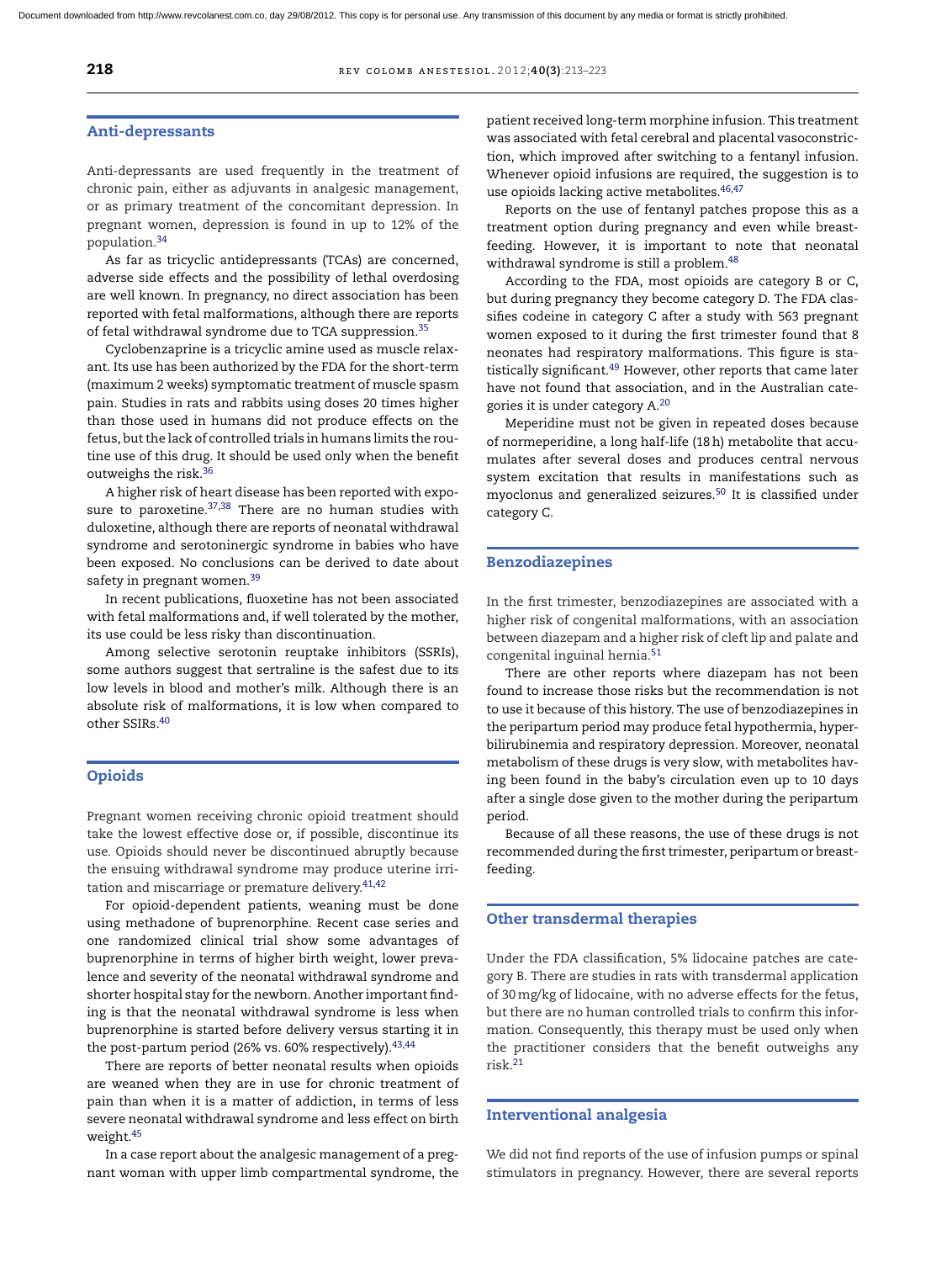of patients who became pregnant while wearing one of those devices for chronic pain control.Regarding these patients, it is important to remember that uterine growth and skin and soft tissue distension that occur during pregnancy might displace the devices and alter their optimal functioning. Moreover, the presence of these devices has not been associated with difficulty controlling pain during labor. There are reports of epidural catheter placement in a woman in labor with cervical spine stimulator, and a woman with intrathecal morphine pump infusion. In these two cases, the catheter was placed with no complication and there was adequate control of pain.[52–54](#page-8-0)

Management of these patients must be initiated during prenatal control in order to find the cause that led to the placement of the device, the anatomical location, the exact course of the electrodes (nerve stimulator) or of the catheter (intrathecal therapy pump), and to make decisions together with the obstetrician and the gynecologist about the different analgesic/anesthetic management possibilities (neuroaxial or another technique), either for normal delivery or for C-section[.52](#page-8-0)

As mentioned above, there are no adverse events from the application of single-dose local anesthetic and slow-release steroids. In some cases, an analgesic block may be indicated.

In interventional analgesia in the non-obstetrical population, most procedures are done under fluoroscopic guidance, and for this reason it is not recommended during pregnancy, and it is practically contraindicated in the first trimester. This requires the specialist to look for other alternatives to guide the procedures, including ultrasound and nuclear magnetic resonance. There are multiple reports in the literature of blocks guided by these two forms of imaging, with good results in terms of pain reduction.<sup>[55](#page-8-0)</sup>

Radiofrequency is another procedure used often in the management of chronic pain. Since it does not require fluoroscopic guidance, it is safe for the fetus. There are case reports in the literature, in particular of ultrasound-guided radiofrequency in cardiac arrhythmogenic foci, where the benefit of the procedures outweighs any risk. Pain management studies should be done in pregnancy, which does not pose the same risk as cardiac arrhythmia.[56](#page-8-0)

There are case reports of epidural infusions in pregnancy for periods of more than 72h in conditions of pubic symphysis or lumbosacral pain that did not respond to medical treatment.[53,57](#page-8-0)

#### **Physical therapy**

Conditioning exercises and good posture are recommended in order to prevent low back pain.<sup>[58](#page-8-0)</sup> When pain is already present, there are reports of good results with relaxation exercises and education on sleeping positions[.59](#page-8-0)

Aerobic exercises in water help improve pain because of reduced gravitational loads on maternal muscles.<sup>60</sup>

Regarding therapies based on massage, heat and cold, results are contradictory. There are case series reporting benefits, but a systematic review reported absence of strong evidence about the benefit of this therapy. Moreover, it is

important to note that massage performed by people who are not qualified may be more risky.<sup>[61](#page-8-0)</sup>

Transcutaneous electrical nerve stimulation (TENS) is also useful in localized muscle pain and it has no adverse effects on the fetus. It must be applied maintaining low current density and avoiding acupuncture points used for inducing labor.<sup>[62](#page-8-0)</sup> According to a Cochrane review, there is inconsistent and limited evidence to determine if it is useful as mono-therapy in low back pain.<sup>[63](#page-8-0)</sup> However, there is evidence that doing TENS is better than doing nothing in this form of pain.

#### **Acupuncture**

Acupuncture has proved to be useful in muscle skeletal pain during pregnancy. In general, at least six sessions are required in the hands of a specialist in acupuncture, always avoiding uterine and cervical reference points in order not to trigger labor.<sup>[64](#page-8-0)</sup> Acupuncture also appears to be useful in the management of tension headache.<sup>65</sup>

#### **Botulinum toxin**

There is good evidence regarding the use of botulinum toxin in myofascial pain syndrome, neuropathic pain and joint pain.[66](#page-8-0)

The data available in the literature regarding the use of botulinum toxin in pregnancy are case reports of women who received the toxin without knowing that they were pregnant. There were no harmful effects for the fetus in these cases where the application occurred during the first trimester.<sup>67</sup>

#### **Conclusions**

It is important to remember that pain in pregnant women is not always obstetrical.

Pregnant women receiving treatment for chronic pain must continue to be treated, even during labor and delivery.

The comprehensive management of the conditions that may be a source of pain during pregnancy requires the use of medications that are not always 100% safe. Treatment must be multidisciplinary and humanized, bearing in mind the implications for the mother and the fetus.

Most of the medications and therapies used for the treatment of pain have not been tested in controlled trials during pregnancy. Existing data suggest that the use of any of them, even those classified under category B, must be weighed against the potential short- and long-term risk for the fetus. There are websites that can be used for registering adverse events from drugs during pregnancy; based on the entries, the risk categories are then updated. It is important to visit those websites periodically in order to learn about the potential risks when initiating or continuing any form of therapy. Aside from the teratogenic risk, it is important to consider the effects on fetal development during the rest of the pregnancy as well as during breastfeeding.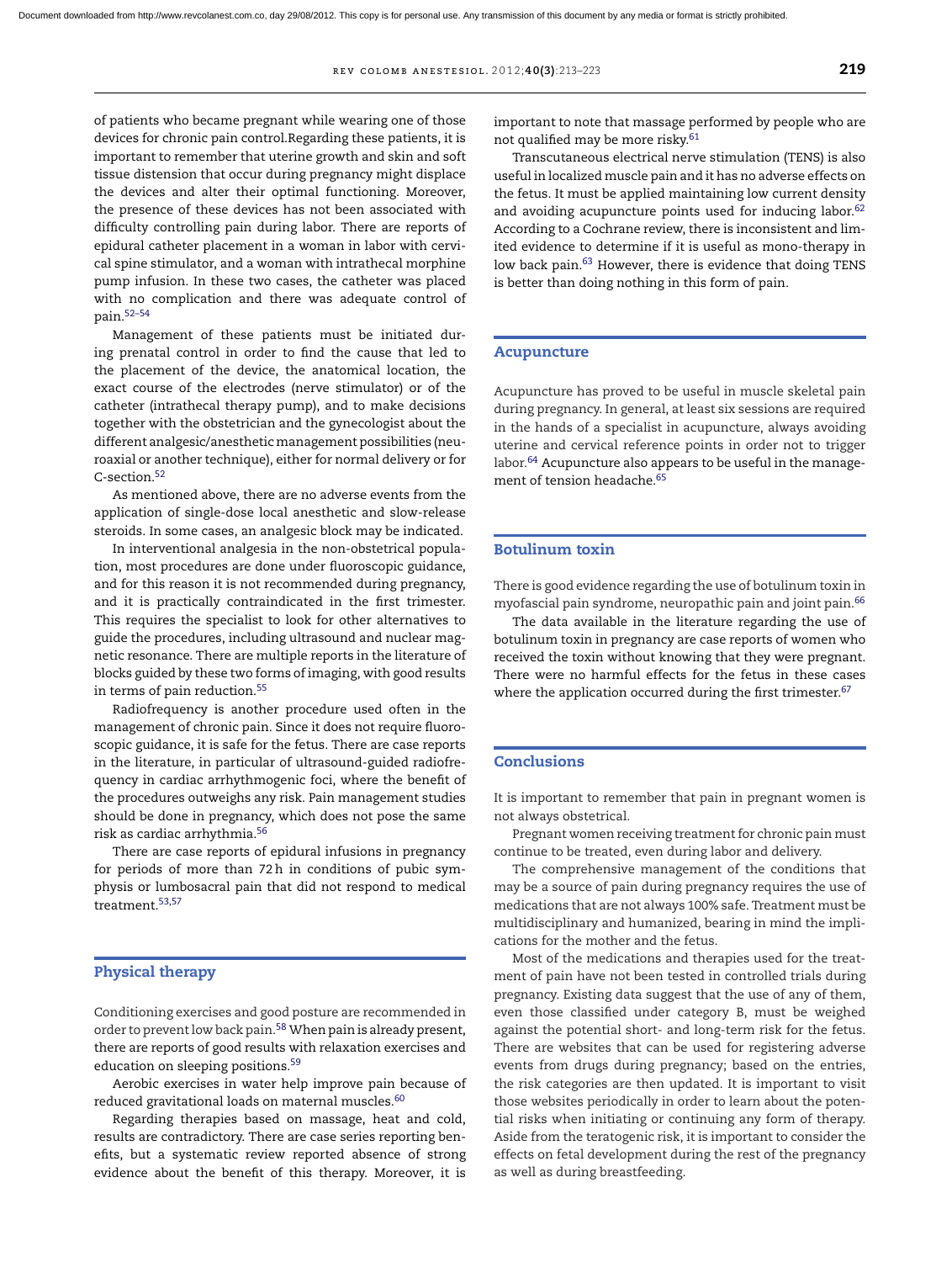<span id="page-7-0"></span>**220 REV COLOMB ANESTESIOL. 2012:40(3):213-223** 

#### **Funding**

This review was financed with personal resources.

#### **Conflicts of interest**

The authors declare that they have no conflicts of interest.

#### **REFERENCES**

- 1. Ertresvag JM, Zwart JA, Helde G, Johnsen HJ, Bovim G. Headache and transient focal neurological symptoms during pregnancy, a prospective cohort. Acta Neurol Scand. 2005;111:233–7.
- 2. Nappi RE, Albani F, Sances G, Terreno E, Brambilla E, Polatti F. Headaches during pregnancy. Curr Pain Headache Rep. 2011;15:289–94.
- 3. Contag SA, Bushnell C. Contemporary management of migrainous disorders in pregnancy. Curr Opin Obstet Gynecol. 2010;22:437–45.
- 4. Cassina M, Di Gianantonio E, Toldo I, Battistella PA, Clementi M. Migraine therapy during pregnancy and lactation. Expert Opin Drug Saf. 2010;9:937–48.
- 5. Pennick VE, Young G. Interventions for preventing and treating pelvic and back pain in pregnancy. Cochrane Database Syst Rev. 2007;2:CD001139.
- 6. Smith MW, Marcus PS, Wurtz LD. Orthopedic issues in pregnancy. Obstet Gynecol Surv. 2008;63:103–11.
- 7. Ostgaard HC, Andersson GB, Karlsson K. Prevalence of back pain in pregnancy. Spine (Phila Pa 1976). 1991;16:549–52.
- 8. Elden H, Ostgaard HC, Fagevik-Olsen M, Ladfors L, Hagberg H. Treatments of pelvic girdle pain in pregnant women: adverse effects of standard treatment, acupuncture and stabilising exercises on the pregnancy, mother, delivery and the fetus/neonate. BMC Complement Altern Med. 2008;8:34.
- 9. Noren L, Ostgaard S, Johansson G, Ostgaard HC. Lumbar back and posterior pelvic pain during pregnancy: a 3-year follow-up. Eur Spine J. 2002;11:267–71.
- 10. Vermani E, Mittal R, Weeks A. Pelvic girdle pain and low back pain in pregnancy: a review. Pain Pract. 2010;10:60–71.
- 11. Torstensson T, Lindgren A, Kristiansson P. Corticosteroid injection treatment to the ischiadic spine reduced pain in women with long-lasting sacral low back pain with onset during pregnancy: a randomized, double blind, controlled trial. Spine (Phila Pa 1976). 2009;34:2254–8.
- 12. Garmel SH, Guzelian GA, D'Alton JG, D'Alton ME. Lumbar disk disease in pregnancy. Obstet Gynecol. 1997;89 5 Pt 2:821–2.
- 13. Haanpaa ML, Gourlay GK, Kent JL, Miaskowski C, Raja SN, Schmader KE, et al. Treatment considerations for patients with neuropathic pain and other medical comorbidities. Mayo Clin Proc. 2010;85 Suppl. 3:S15–25.
- 14. Shah RV. The management of nonobstetric pains in pregnancy. Reg Anesth Pain Med. 2003;28: 362–3.
- 15. Pyke MR, Shutt LE. The management of non-obstetric pains in pregnancy. Reg Anesth Pain Med. 2003;28: 54–7.
- 16. Ablove RH, Ablove TS. Prevalence of carpal tunnel syndrome in pregnant women. WMJ. 2009;108:194–6.
- 17. Turgut F, Cetinsahinahin M, Turgut M, Bolukbasi O. The management of carpal tunnel syndrome in pregnancy. J Clin Neurosci. 2001;8:332–4.
- 18. Hardy JB. The Collaborative Perinatal Project: lessons and legacy. Ann Epidemiol. 2003;13:303–11.
- 19. U.S. Food and Drug Administration. Summary of proposed rule on pregnancy and lactation labeling. Available from: [http://www.fda.gov/Drugs/DevelopmentApprovalProcess/](http://www.fda.gov/Drugs/DevelopmentApprovalProcess/DevelopmentResources/Labeling/ucm093310.htm) [DevelopmentResources/Labeling/ucm093310.htm](http://www.fda.gov/Drugs/DevelopmentApprovalProcess/DevelopmentResources/Labeling/ucm093310.htm); 2009 [accessed 10.12.11].
- 20. Australian Department of Healt and Aging. Therapeutic Goods Administration. Prescribing medicines in pregnancy database. Available from: <http://www.tga.gov.au/hp/medicines-pregnancy.htm>; 2011 [accessed 01.12.11].
- 21. FDA U.S. Food and Drug administration. Available from: [www.fda.gov;](http://www.fda.gov/) 2011 [accessed 20.09.11].
- 22. Li DK, Liu L, Odouli R. Exposure to non-steroidal anti-inflammatory drugs during pregnancy and risk of miscarriage: population based cohort study. BMJ. 2003;327:368.
- 23. Arruza Gomez L, Corredera Sanchez A, Montalvo Montes J, de Marco Guilarte E, Moro Serrano M. Intrauterine closure of the ductus arteriosus probably associated with the taking of metamizole during the third trimester. An Pediatr (Barc). 2008;68:626–7.
- 24. Bar-Oz B, Clementi M, Di Giantonio E, Greenberg R, Beer M, Merlob P, et al. Metamizol (dipyrone, optalgin) in pregnancy, is it safe? A prospective comparative study. Eur J Obstet Gynecol Reprod Biol. 2005;119:176–9.
- 25. da Silva Dal Pizzol T, Schuler-Faccini L, Mengue SS, Fischer MI. Dipyrone use during pregnancy and adverse perinatal events. Arch Gynecol Obstet. 2009;279:293–7.
- 26. Sharpe CR, Franco EL. Use of dipyrone during pregnancy and risk of Wilms' tumor. Brazilian Wilms' Tumor Study Group. Epidemiology. 1996;7:533–5.
- 27. Ives TJ, Tepper RS. Drug use in pregnancy and lactation. Prim Care. 1990;17:623–45.
- 28. Anderson J, Moor CC. Anti-epileptic drugs: a guide for the non-neurologist. Clin Med. 2010;10:54–8.
- 29. Pennell PB. Antiepileptic drugs during pregnancy: what is known and which AEDs seem to be safest? Epilepsia. 2008;49 Suppl. 9:43–55.
- 30. Jentink J, Loane MA, Dolk H, Barisic I, Garne E, Morris JK, et al. Valproic acid monotherapy in pregnancy and major congenital malformations. N Engl J Med. 2010;362:2185–93.
- 31. Chong DJ, Bazil CW. Update on anticonvulsant drugs. Curr Neurol Neurosci Rep. 2010;10:308–18.
- 32. Hill DS, Wlodarczyk BJ, Palacios AM, Finnell RH. Teratogenic effects of antiepileptic drugs. Expert Rev Neurother. 2010;10:943–59.
- 33. Rose MA, Kam PC. Gabapentin: pharmacology and its use in pain management. Anaesthesia. 2002;57:451–62.
- 34. Marcus SM, Heringhausen JE. Depression in childbearing women: when depression complicates pregnancy. Prim Care. 2009;36:151–65.
- 35. Pariante CM, Seneviratne G, Howard L. Should we stop using tricyclic antidepressants in pregnancy? Psychol Med. 2010:1–3.
- 36. flexeril drug information. Available from: [www.rxlist.com](http://www.rxlist.com/); 2007 [accessed 20.09.10].
- 37. Gentile S, Galbally M. Prenatal exposure to antidepressant medications and neurodevelopmental outcomes: a systematic review. J Affect Disord. 2011;128:1–9.
- 38. Scialli AR. Paroxetine exposure during pregnancy and cardiac malformations. Birth Defects Res A Clin Mol Teratol. 2010;88:175–7.
- 39. Einarson A. Antidepressants and pregnancy: complexities of producing evidence-based information. CMAJ. 2010;182:1017–8.
- 40. Hackley B. Antidepressant medication use in pregnancy. J Midwifery Womens Health. 2010;55:90–100.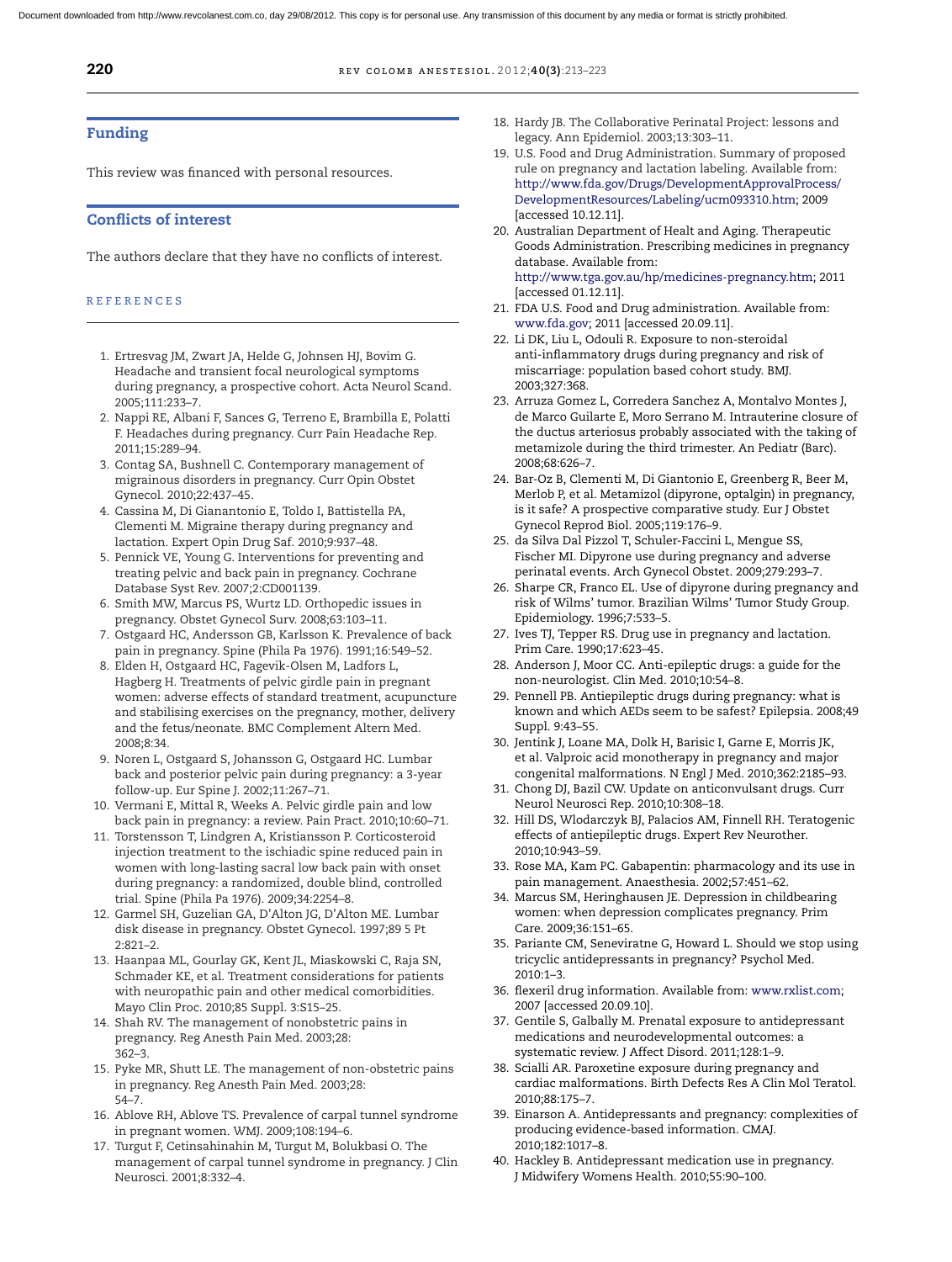r ev colomb ane s t e s iol . 2 0 1 2;**40(3)**:213–223 **221**

- <span id="page-8-0"></span>41. American Society of Anesthesiologists Task Force on Chronic Pain Management, American Society of Regional Anesthesia and Pain Medicine. Practice guidelines for chronic pain management: an updated report by the American Society of Anesthesiologists Task Force on Chronic Pain Management and the American Society of Regional Anesthesia and Pain Medicine. Anesthesiology. 2010;112:810–33.
- 42. NOUGG. Canadian guideline for safe and effective use of opioids in chronic non-cancer pain. Available from: <http://nationalpaincenter.mcmaster.ca/opioids/>; 2010 [accessed 08.09.10].
- 43. Kakko J, Heilig M, Sarman I. Buprenorphine and methadone treatment of opiate dependence during pregnancy: comparison of fetal growth and neonatal outcomes in two consecutive case series. Drug Alcohol Depend. 2008;96:69–78.
- 44. Jones HE, Johnson RE, Jasinski DR, O'Grady KE, Chisholm CA, Choo RE, et al. Buprenorphine versus methadone in the treatment of pregnant opioid-dependent patients: effects on the neonatal abstinence syndrome. Drug Alcohol Depend. 2005;79:1–10.
- 45. Sharpe C, Kuschel C. Outcomes of infants born to mothers receiving methadone for pain management in pregnancy. Arch Dis Child Fetal Neonatal Ed. 2004;89:F33–6.
- 46. Collins LR, Hall RW, Dajani NK, Wendel PJ, Lowery CL, Kay HH. Prolonged morphine exposure in utero causes fetal and placental vasoconstriction: a case report. J Matern Fetal Neonatal Med. 2005;17:417–21.
- 47. Rathmell JP, Viscomi CM, Bernstein IM. Tratamiento del dolor durante el embarazo y la lactancia. In: Prithvi Raj P, editor. Tratamiento practico del dolor. 3.ª ed. España: Harcourt; 2002. p. 205.
- 48. Cohen RS. Fentanyl transdermal analgesia during pregnancy and lactation. J Hum Lact. 2009;25:359–61.
- 49. Rathmell JP, Viscomi CM, Ashburn MA. Management of non-obstetric pain during pregnancy and lactation. Anesth Analg. 1997;85:1074–87.
- 50. Hagmeyer KO, Mauro LS, Mauro VF. Meperidine-related seizures associated with patient-controlled analgesia pumps. Ann Pharmacother. 1993;27:29–32.
- 51. Rosenberg L, Mitchell AA, Parsells JL, Pashayan H, Louik C, Shapiro S. Lack of relation of oral clefts to diazepam use during pregnancy. N Engl J Med. 1983;309:1282–5.
- 52. Hanson JL, Goodman EJ. Labor epidural placement in a woman with a cervical spinal cord stimulator. Int J Obstet Anesth. 2006;15:246–9.
- 53. Khan M, Mahmood T. Prolonged epidural analgesia for intractable lumbo-sacral pain in pregnancy. J Obstet Gynaecol. 2008;28:350–1.
- 54. Matsumoto E, Yoshimura K, Nakamura E, Hachisuga T, Kashimura M. The use of opioids in a pregnant woman with lumbar disc herniation: a case report. J Opioid Manag. 2009;5:379–82.
- 55. Desmond FA, Harmon D. Ultrasound-guided symphysis pubis injection in pregnancy. Anesth Analg. 2010;111:1329–30.
- 56. Bongiorni MG, Di Cori A, Soldati E, Zucchelli G, Segreti L, Solarino G, et al. Radiofrequency catheter ablation of atrioventricular nodal reciprocating tachycardia using intracardiac echocardiography in pregnancy. Europace. 2008;10:1018–21.
- 57. Scicluna JK, Alderson JD, Webster VJ, Whiting P. Epidural analgesia for acute symphysis pubis dysfunction in the second trimester. Int J Obstet Anesth. 2004;13:50–2.
- 58. Mogren IM. Previous physical activity decreases the risk of low back pain and pelvic pain during pregnancy. Scand J Public Health. 2005;33:300–6.
- 59. Lile J, Perkins J, Hammer RL, Loubert PV. Diagnostic and management strategies for pregnant women with back pain. JAAPA. 2003;16, 31–6, 38–9, 44.
- 60. Kihlstrand M, Stenman B, Nilsson S, Axelsson O. Water-gymnastics reduced the intensity of back/low back pain in pregnant women. Acta Obstet Gynecol Scand. 1999;78:180–5.
- 61. Stuge B, Hilde G, Vollestad N. Physical therapy for pregnancy-related low back and pelvic pain: a systematic review. Acta Obstet Gynecol Scand. 2003;82: 983–90.
- 62. Coldron Y, Crothers E, Haslam J. ACPWH guidance on the safe use of transcutaneous electrical nerve stimulation (TENS) for musculosketal pain during pregnancy. Available from: [http://www.oaa-anaes.ac.uk](http://www.oaa-anaes.ac.uk/); 2007 [accessed 22.09.09].
- 63. Khadilkar A, Odebiyi DO, Brosseau L, Wells GA. Transcutaneous electrical nerve stimulation (TENS) versus placebo for chronic low-back pain. Cochrane Database Syst Rev. 2008:CD003008.
- 64. Ternov NK, Grennert L, Aberg A, Algotsson L, Akeson J. Acupuncture for lower back and pelvic pain in late pregnancy: a retrospective report on 167 consecutive cases. Pain Med. 2001;2:204–7.
- 65. Linde K, Allais G, Brinkhaus B, Manheimer E, Vickers A, White AR. Acupuncture for tension-type headache. Cochrane Database Syst Rev. 2009:CD007587.
- 66. Qerama E, Fuglsang-Frederiksen A, Jensen TS. The role of botulinum toxin in management of pain: an evidence-based review. Curr Opin Anaesthesiol. 2010;23:602–10.
- 67. de Oliveira Monteiro E. Botulinum toxin and pregnancy. Skinmed. 2006;5:308.
- 68. American Society of Health-System Pharmacists, Inc. Amitriptilyne hidrochloride. Available from: [http://www.drugs.com/monograph/amitriptyline](http://www.drugs.com/monograph/amitriptyline-hydrochloride.html)hydrochloride.html; 2011 [accessed 23.12.11].
- 69. APP Pharmaceuticals L. Xylocaine. Prescribing information. Available from: [www.accessdata.fda.gov/drugsatfda](http://www.accessdata.fda.gov/drugsatfda_docs/label/2010/006488s074lbl.pdf) docs/ [label/2010/006488s074lbl.pdf](http://www.accessdata.fda.gov/drugsatfda_docs/label/2010/006488s074lbl.pdf); 2010 [accessed 24.12.11].
- 70. Hospira. Bupivacaine hydrochloride. Available from: [http://www.dailymedplus.com/monograph/view/setid/](http://www.dailymedplus.com/monograph/view/setid/02a845c3-4521-4926-e397-25ab536e7cf6) [02a845c3-4521-4926-e397-25ab536e7cf6;](http://www.dailymedplus.com/monograph/view/setid/02a845c3-4521-4926-e397-25ab536e7cf6) 2011 [accessed 24.12.11].
- 71. Keltman Pharmaceuticals Inc. Flexeril. Prescribing information. Available from: [http://www.drugs.com/pro/flexeril.html;](http://www.drugs.com/pro/flexeril.html) 2010 [accessed 23.12.11].
- 72. American Society of Health-System Pharmacists, Inc. Buprenorphine hydrochloride. Available from: [http://www.drugs.com/monograph/buprenorphine](http://www.drugs.com/monograph/buprenorphine-hydrochloride.html)hydrochloride.html; 2011 [accessed 18.12.11].
- 73. GlaxoSmithKline. Wellbutrin. Prescribing information. Available from: [www.accessdata.fda.gov/drugsatfda](http://www.accessdata.fda.gov/drugsatfda_docs/label/2011/018644s043lbl.pdf) docs/ [label/2011/018644s043lbl.pdf](http://www.accessdata.fda.gov/drugsatfda_docs/label/2011/018644s043lbl.pdf); 2011 [accessed 10.12.11].
- 74. American Regent I. Caffeine citrate. Prescribing information. Available from: [http://www.drugs.com/pro/caffeine-citrate.](http://www.drugs.com/pro/caffeine-citrate.html) [html;](http://www.drugs.com/pro/caffeine-citrate.html) 2011 [accessed 13.11.11].
- 75. Wolters Kluwer Health. Capsaicin. Prescribing information. Available from: <http://www.drugs.com/ppa/capsaicin.html>; 2009 [accessed 23.10.11].
- 76. Farkas R. Clinical review, Adverse events. Drug: Carbamazepine. Available from: [www.accessdata.fda.gov/](http://www.accessdata.fda.gov/drugsatfda_docs/nda/2007/016608s098,020712s029,021710_ClinRev.pdf) drugsatfda [docs/nda/2007/016608s098,020712s029,021710](http://www.accessdata.fda.gov/drugsatfda_docs/nda/2007/016608s098,020712s029,021710_ClinRev.pdf) [ClinRev.pdf](http://www.accessdata.fda.gov/drugsatfda_docs/nda/2007/016608s098,020712s029,021710_ClinRev.pdf); 2007 [accessed 15.05.10].
- 77. Teva Pharmaceuticals USA Inc. Clonazepam. Prescribing Information. Available from: [http://www.drugs.com/pro/](http://www.drugs.com/pro/clonazepam.html) [clonazepam.html](http://www.drugs.com/pro/clonazepam.html); 2011 [accessed 25.12.11].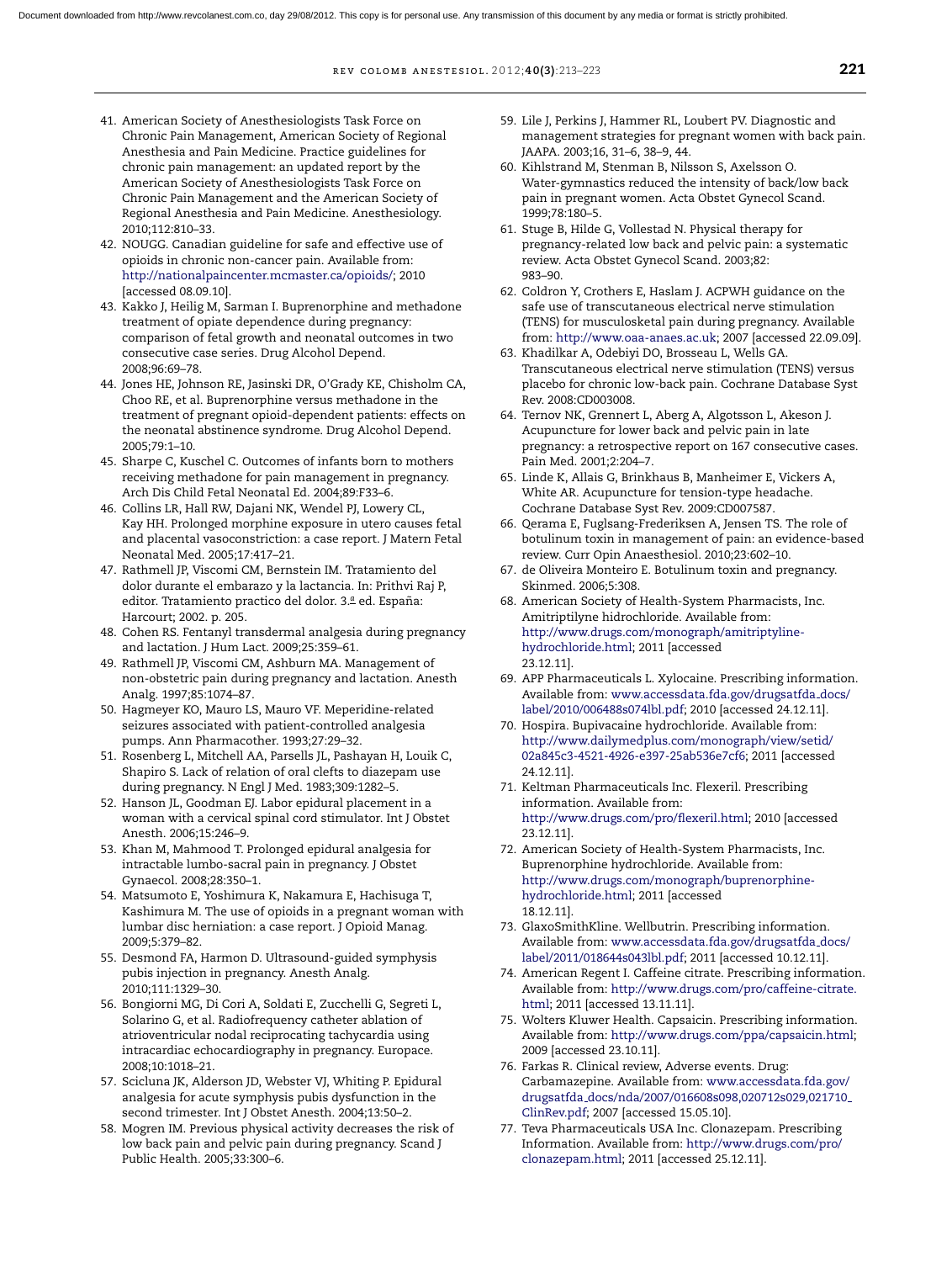**222 REV COLOMB ANESTESIOL. 2012:40(3):213-223** 

- 78. Roxane Laboratories I. Codeine sulfate. Prescribing information. Available from: [http://www.drugs.com/pro/](http://www.drugs.com/pro/codeine-sulfate.html) [codeine-sulfate.html;](http://www.drugs.com/pro/codeine-sulfate.html) 2009 [accessed 07.10.11].
- 79. Abbott Laboratories. Vicodin. Prescribing information. Available from: [http://www.drugs.com/pro/vicodin.html#;](http://www.drugs.com/pro/vicodin.html#) 2011 [accessed 10.10.11].
- 80. Pfizer Laboratories Div Pfizer Inc. Dexamethasone sodium phosphate. Available from: [http://www.drugs.com/pro/](http://www.drugs.com/pro/dexamethasone-sodium-phosphate.html) [dexamethasone-sodium-phosphate.html](http://www.drugs.com/pro/dexamethasone-sodium-phosphate.html); 2011 [accessed 12.10.11].
- 81. American Society of Health-System Pharmacists, Inc. Diazepam. Available from: [http://www.drugs.com/](http://www.drugs.com/monograph/diazepam.html) [monograph/diazepam.html](http://www.drugs.com/monograph/diazepam.html); 2009 [accessed 12.10.11].
- 82. TEVA Pharmaceuticals USA Inc. Diclofenac. Prescribing information. Available from: [http://www.drugs.com/pro/](http://www.drugs.com/pro/diclofenac.html) [diclofenac.html;](http://www.drugs.com/pro/diclofenac.html) 2011 [accessed 12.10.11].
- 83. West-ward Pharmaceutical Corp. Ergotamine and Caffeine. Prescribing information. Available from: [http://www.drugs.com/pro/ergotamine-and-caffeine.html;](http://www.drugs.com/pro/ergotamine-and-caffeine.html) 2008 [accessed 12.10.11].
- 84. Eli Lilly and Company. Cymbalta. Prescribing information. Available from: [www.fda.gov/Safety/MedWatch/](http://www.fda.gov/Safety/MedWatch/SafetyInformation/ucm255064.htm) [SafetyInformation/ucm255064.htm;](http://www.fda.gov/Safety/MedWatch/SafetyInformation/ucm255064.htm) 2011 [accessed 25.12.11].
- 85. Cephalon I. Actiq. Prescribing information. Available from: [www.fda.gov/downloads/Drugs/DrugSafety/ucm085817.pdf;](http://www.fda.gov/downloads/Drugs/DrugSafety/ucm085817.pdf) 2007 [accessed 23.12.11].
- 86. Eli Lilly and Company. Prozac. Prescribing information. Available from: [www.accessdata.fda.gov/drugsatfda](http://www.accessdata.fda.gov/drugsatfda_docs/label/2009/018936s075s077lbl.pdf) docs/ [label/2009/018936s075s077lbl.pdf;](http://www.accessdata.fda.gov/drugsatfda_docs/label/2009/018936s075s077lbl.pdf) 2009 [accessed 28.12.11].
- 87. Pfizer. Dilantin. Medication guide. Available from: [www.fda.](http://www.fda.gov/downloads/Drugs/DrugSafety/UCM283845.pdf) [gov/downloads/Drugs/DrugSafety/UCM283845.pdf](http://www.fda.gov/downloads/Drugs/DrugSafety/UCM283845.pdf); 2011 [accessed 10.08.11].
- 88. Pfizer. Neurontin. Prescribing information. Available from: [www.accessdata.fda.gov/drugsatfda](http://www.accessdata.fda.gov/drugsatfda_docs/label/2011/020235s050,020882s035,021129s033lbl.pdf) docs/label/2011/ [020235s050,020882s035,021129s033lbl.pdf](http://www.accessdata.fda.gov/drugsatfda_docs/label/2011/020235s050,020882s035,021129s033lbl.pdf); 2011 [accessed 10.08.11].
- 89. Pfizer Inc. Lyrica. Medication guide. Available from: [www.fda.gov/downloads/Drugs/DrugSafety/UCM152825.pdf](http://www.fda.gov/downloads/Drugs/DrugSafety/UCM152825.pdf); 2011 [accessed 11.03.12].
- 90. Eli Lilly and Company. Zyprexa. Prescribing information. Available from: [www.fda.gov/ohrms/dockets/ac/08/briefing/](http://www.fda.gov/ohrms/dockets/ac/08/briefing/2008-4399b1-05 (Zyprexa (olanzapine) Labeling).pdf) [2008-4399b1-05%20\(Zyprexa%20\(olanzapine\)%20Labeling\)](http://www.fda.gov/ohrms/dockets/ac/08/briefing/2008-4399b1-05 (Zyprexa (olanzapine) Labeling).pdf) [.pdf;](http://www.fda.gov/ohrms/dockets/ac/08/briefing/2008-4399b1-05 (Zyprexa (olanzapine) Labeling).pdf) 2008 [accessed 25.12.11].
- 91. Purdue Pharma L.P. Dilaudid. Prescribing information. Available from: [http://www.purduepharma.com/PI/](http://www.purduepharma.com/PI/prescription/DilaudidInjectionsPI.pdf) [prescription/DilaudidInjectionsPI.pdf](http://www.purduepharma.com/PI/prescription/DilaudidInjectionsPI.pdf); 2011 [accessed 10.12.11].
- 92. GlaxoSmithKline. Imitrex. Prescribing information. Available from: [http://us.gsk.com/products/assets/us](http://us.gsk.com/products/assets/us_imitrex_tablets.pdf) imitrex tablets. [pdf;](http://us.gsk.com/products/assets/us_imitrex_tablets.pdf) 2010 [accessed 10.10.11].
- 93. Polygen Pharmaceuticals LLC. Ibuprofen. Prescribing information. Available from: [http://www.drugs.com/pro/](http://www.drugs.com/pro/ibuprofen.html) [ibuprofen.html;](http://www.drugs.com/pro/ibuprofen.html) 2011 [accessed 20.10.11].
- 94. Lupin Pharmaceuticals Inc. Imipramine Pamoate. Prescribing information. Available from: [http://www.drugs.](http://www.drugs.com/pro/imipramine-pamoate.html) [com/pro/imipramine-pamoate.html](http://www.drugs.com/pro/imipramine-pamoate.html); 2011 [accessed 20.10.11].
- 95. West-ward Pharmaceutical Corp. Meperidine Prescribing Information. Available form: [http://www.drugs.com/pro/](http://www.drugs.com/pro/meperidine-injection.html) [meperidine-injection.html;](http://www.drugs.com/pro/meperidine-injection.html) 2011 [accessed 20.10.11].
- 96. Hospira I. Naloxone. Prescribing information. Available from: <http://www.drugs.com/pro/naloxone.html>; 2011 [accessed 10.10.11].
- 97. H.J. Harkins Company I. Ketoprofen Prescribing information. Available from: [http://www.drugs.com/pro/ketoprofen.html;](http://www.drugs.com/pro/ketoprofen.html) 2011 [accessed 20.10.11].
- 98. Teva Pharmaceuticals USA Inc. Lamotrigine. Prescribing information. Available from: [http://www.drugs.com/pro/](http://www.drugs.com/pro/lamotrigine.html) [lamotrigine.html;](http://www.drugs.com/pro/lamotrigine.html) 2012 [accessed 03.10.11].
- 99. Pfizer. Celecoxib, Capsules. Medication Guide. Available from: [www.fda.gov/downloads/Drugs/Development](http://www.fda.gov/downloads/Drugs/DevelopmentApprovalProcess/DevelopmentResources/UCM162532.pdf) [ApprovalProcess/DevelopmentResources/UCM162532.pdf](http://www.fda.gov/downloads/Drugs/DevelopmentApprovalProcess/DevelopmentResources/UCM162532.pdf); 2006 [accessed 20.12.11].
- 100. Ascend Laboratories L. Methadone. Prescribing information. Available from: <http://www.drugs.com/pro/methadone.html>; 2012 [accessed 23.10.11].
- 101. Bedford Laboratories. Butorphanol Prescribing Information. Available from: [http://www.drugs.com/pro/butorphanol.](http://www.drugs.com/pro/butorphanol.html) [html](http://www.drugs.com/pro/butorphanol.html); 2010 [accessed 10.12.11].
- 102. West-ward Pharmaceutical Corp. Morphine. Prescribing information. Available from: [http://www.drugs.com/pro/](http://www.drugs.com/pro/morphine-injection.html) [morphine-injection.html;](http://www.drugs.com/pro/morphine-injection.html) 2011 [accessed 23.10.11].
- 103. Lupin Pharmaceuticals Inc. Mefenamic Acid. Prescribing Information. Available from: [http://www.drugs.com/pro/](http://www.drugs.com/pro/mefenamic-acid.html) [mefenamic-acid.html;](http://www.drugs.com/pro/mefenamic-acid.html) 2011 [accessed 12.10.11].
- 104. International Labs I. Meloxicam. Prescribing information. Available from: [http://www.drugs.com/pro/meloxicam.html;](http://www.drugs.com/pro/meloxicam.html) 2012 [accessed 12.12.11].
- 105. Roxane Laboratories I. Naproxen. Prescribing Information. Available from: [http://www.drugs.com/pro/naproxen.html;](http://www.drugs.com/pro/naproxen.html) 2010 [accessed 12.10.11].
- 106. Himprit Pharmachem Pvt Ltd. Aspirine. Prescribing information. Available from: [http://www.drugs.com/pro/](http://www.drugs.com/pro/aspirin.html) [aspirin.html.](http://www.drugs.com/pro/aspirin.html) 2010 [accessed 12.10.11].
- 107. Breckenridge Pharmaceutical I. Oxcarbazepine. Prescribing information. Available from: [http://www.drugs.com/pro/](http://www.drugs.com/pro/oxcarbazepine.html) [oxcarbazepine.html](http://www.drugs.com/pro/oxcarbazepine.html); 2012 [accessed 12.10.11].
- 108. Purdue Pharma L.P. OxyContin. Prescribing information. Available from: [www.accessdata.fda.gov/drugsatfda](http://www.accessdata.fda.gov/drugsatfda_docs/label/2010/022272lbl.pdf) [docs/label/2010/022272lbl.pdf;](http://www.accessdata.fda.gov/drugsatfda_docs/label/2010/022272lbl.pdf) 2010 [accessed 23.12.11].
- 109. Acetaminophen information. Available from: [www.fda.](http://www.fda.gov/Drugs/DrugSafety/InformationbyDrugClass/ucm165107.htm) [gov/Drugs/DrugSafety/InformationbyDrugClass/ucm165107.](http://www.fda.gov/Drugs/DrugSafety/InformationbyDrugClass/ucm165107.htm) [htm;](http://www.fda.gov/Drugs/DrugSafety/InformationbyDrugClass/ucm165107.htm) 2011 [accessed 12.10.11].
- 110. Teva Pharmaceuticals USA Inc. Piroxicam. Prescribing information. Available from: [http://www.drugs.com/pro/](http://www.drugs.com/pro/piroxicam.html) [piroxicam.html](http://www.drugs.com/pro/piroxicam.html); 2011 [accessed 23.10.11].
- 111. Mylan Institutional Inc. Topiramate. Prescribing information. Available from: [http://www.drugs.com/pro/](http://www.drugs.com/pro/topiramate.html) [topiramate.html;](http://www.drugs.com/pro/topiramate.html) 2011 [accessed 14.10.11].
- 112. West-ward Pharmaceutical Corp. Flurazepam. Prescribing information. Available from: [http://www.drugs.com/](http://www.drugs.com/pregnancy/flurazepam.html) [pregnancy/flurazepam.html;](http://www.drugs.com/pregnancy/flurazepam.html) 2010 [accessed 19.12.11].
- 113. Bioniche Pharma USA LLC. Ultiva. Prescribing Information. Available from: [http://www.drugs.com/pro/ultiva.html;](http://www.drugs.com/pro/ultiva.html) 2009 [accessed 10.12.11].
- 114. Pfizer. Zoloft. Prescribing information. Available from: [www.accessdata.fda.gov/drugsatfda](http://www.accessdata.fda.gov/drugsatfda_docs/label/2011/019839s072s075s076,020990s033s036s037lbl.pdf) docs/label/2011/ [019839s072s075s076,020990s033s036s037lbl.pdf;](http://www.accessdata.fda.gov/drugsatfda_docs/label/2011/019839s072s075s076,020990s033s036s037lbl.pdf) 2011 [accessed 20.12.11].
- 115. Aurobindo Pharma Limited. Divalproex Sodium. Prescribing Information. Available from: [http://www.drugs.com/pro/](http://www.drugs.com/pro/divalproex.html) [divalproex.html;](http://www.drugs.com/pro/divalproex.html) 2011 [accessed 12.10.11].
- 116. Wolters Kluwer Health. Quazepam. Available from: <http://www.drugs.com/ppa/quazepam.html>; 2009 [accessed 10.12.11].
- 117. Lachman Consultant Services Inc. Tramadol. Atachment C. Available from: [www.fda.gov/ohrms/dockets/dailys/04/](http://www.fda.gov/ohrms/dockets/dailys/04/sep04/090804/04p-0405-cp00001-04-Attachment-C-vol1.pdf) [sep04/090804/04p-0405-cp00001-04-Attachment-C-vol1.pdf;](http://www.fda.gov/ohrms/dockets/dailys/04/sep04/090804/04p-0405-cp00001-04-Attachment-C-vol1.pdf) 2004 [accessed 22.12.11].
- 118. Bristol-Myers Squibb Company. Kenalog. Prescribing information. Available from: [www.accessdata.fda.gov/](http://www.accessdata.fda.gov/drugsatfda_docs/label/2011/012041s038lbl.pdf) drugsatfda [docs/label/2011/012041s038lbl.pdf](http://www.accessdata.fda.gov/drugsatfda_docs/label/2011/012041s038lbl.pdf); 2011 [accessed 23.12.11].

<span id="page-9-0"></span>